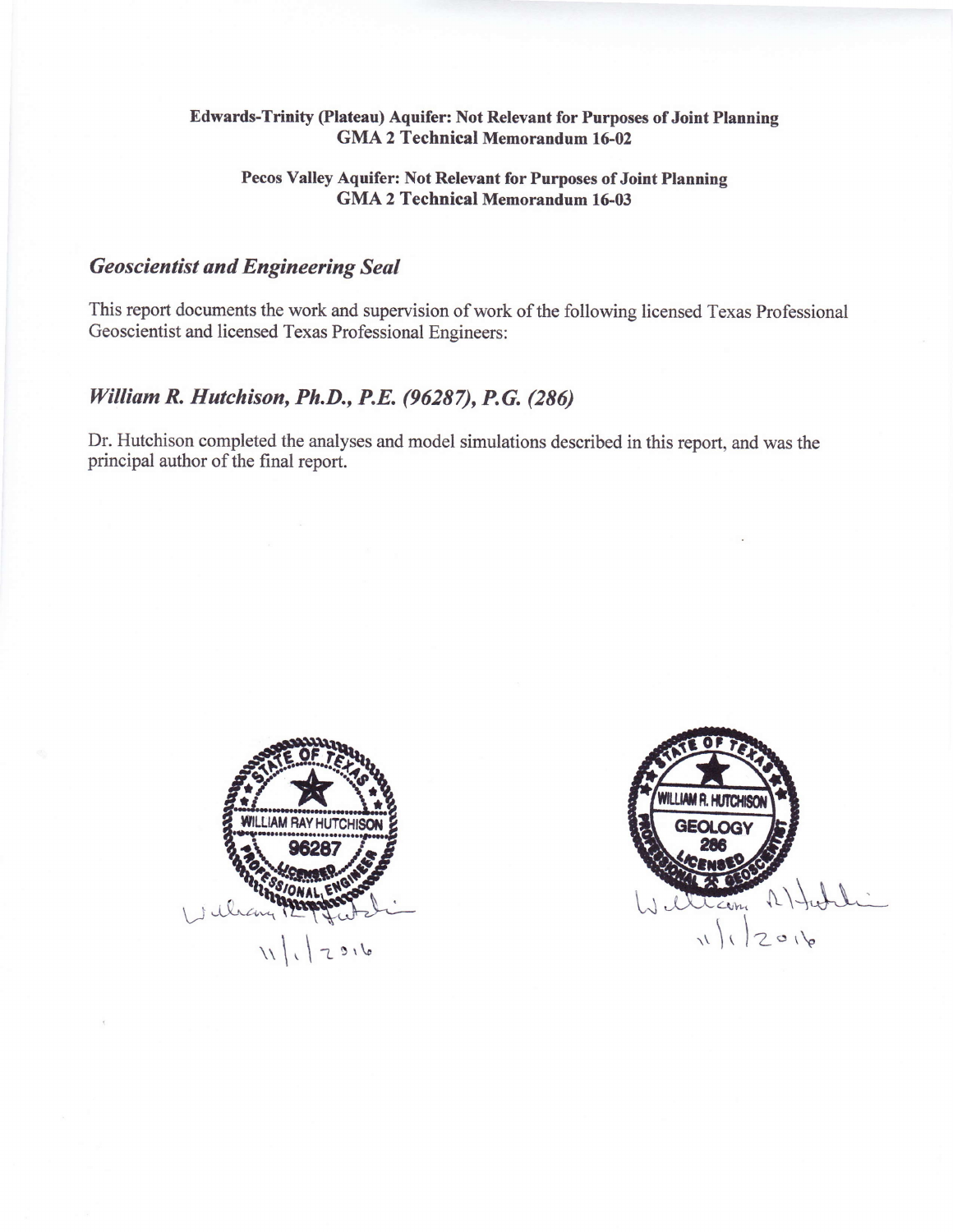**GMA 2 Technical Memorandum 16-02, Final** 

William R. Hutchison, Ph.D., P.E., P.G. November 1, 2016

### **Introduction**

The Texas Water Development Board, in its July 2013 document, Explanatory Report for Submittal of Desired Future Conditions to the Texas Water Development Board, offers the following guidance regarding documentation for aquifers that are to be classified not relevant for purposes of joint planning:

*Districts in a groundwater management area may, as part of the process for adopting and submitting desired future conditions, propose classification of a portion or portions of a relevant aquifer as non-relevant (31 Texas Administrative Code 356.31 (b)). This proposed classification of an aquifer may be made if the districts determine that aquifer characteristics, groundwater demands, and current groundwater uses do not warrant adoption of a desired future condition.* 

*The districts must submit to the TWDB the following documentation for the portion of the aquifer proposed to be classified as non-relevant:* 

- *1. A description, location, and/or map of the aquifer or portion of the aquifer;*
- *2. A summary of aquifer characteristics, groundwater demands, and current groundwater uses, including the total estimated recoverable storage as provided by the TWDB, that support the conclusion that desired future conditions in adjacent or hydraulically connected relevant aquifer(s) will not be affected; and*
- *3. An explanation of why the aquifer or portion of the aquifer is nonrelevant for joint planning purposes.*

This technical memorandum provides the required documentation to classify the Edwards-Trinity (Plateau) Aquifer as not relevant for purposes of joint planning.

#### **Aquifer Description and Location**

As described in George and others (2011):

*The Edwards-Trinity (Plateau) Aquifer is a major aquifer extending across much of the southwestern part of the state. The water-bearing units are composed predominantly of limestone and dolomite of the Edwards Group and sands of the Trinity Group. Although maximum saturated thickness of the aquifer is greater than 800 feet, freshwater saturated thickness averages 433 feet. Water quality ranges from fresh to slightly saline, with total dissolved solids ranging from 100 to 3,000*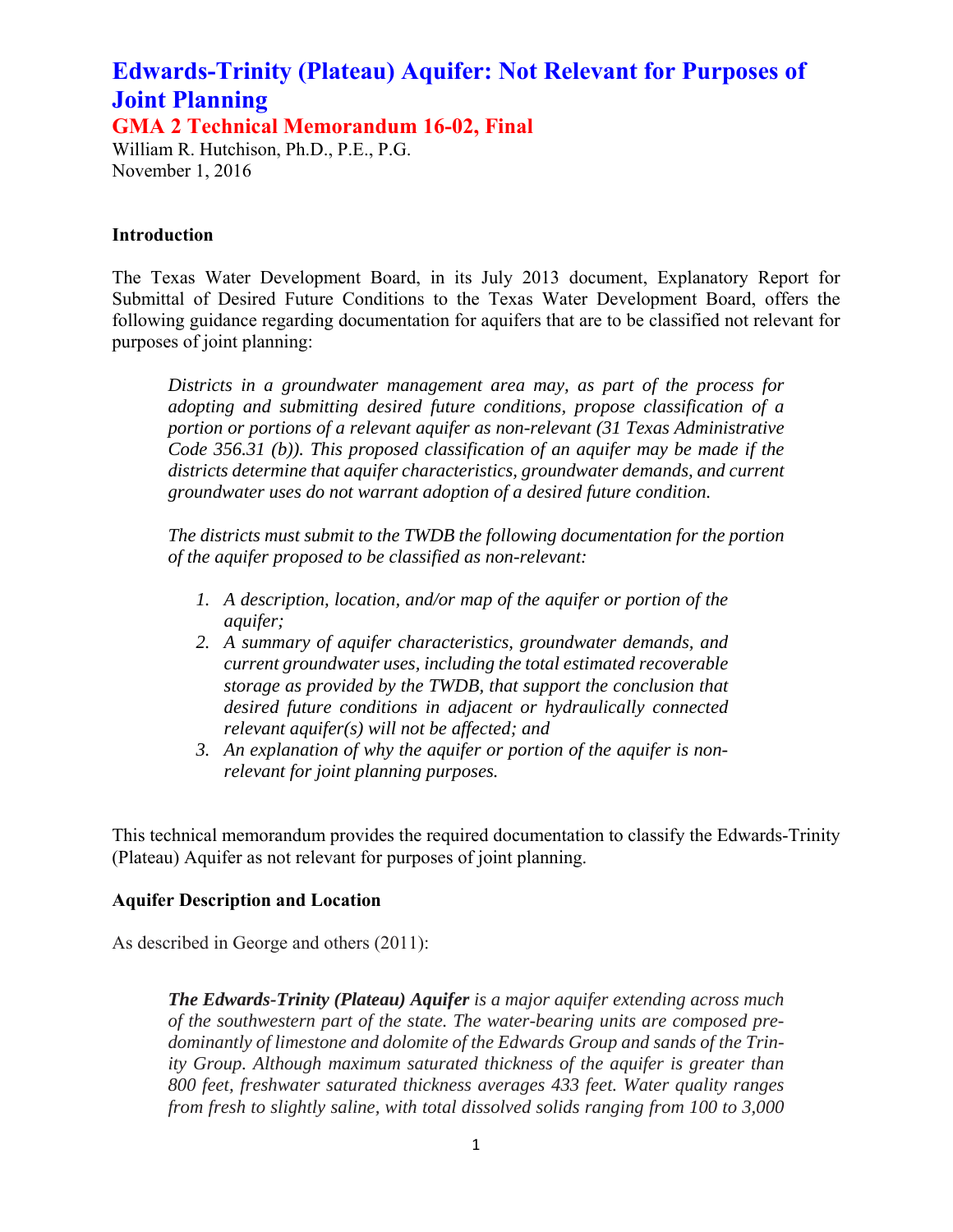**GMA 2 Technical Memorandum 16-02, Final** 

William R. Hutchison, Ph.D., P.E., P.G. November 1, 2016

> *milligrams per liter, and water is characterized as hard within the Edwards Group. Water typically increases in salinity to the west within the Trinity Group. Elevated levels of fluoride in excess of primary drinking water standards occur within Glasscock and Irion counties. Springs occur along the northern, eastern, and southern margins of the aquifer primarily near the bases of the Edwards and Trinity groups where exposed at the surface. San Felipe Springs is the largest exposed spring along the southern margin. Of groundwater pumped from this aquifer, more than two-thirds is used for irrigation, with the remainder used for municipal and livestock supplies. Water levels have remained relatively stable because recharge has generally kept pace with the relatively low amounts of pumping over the extent of the aquifer. The regional water planning groups, in their 2006 Regional Water Plans, recommended water management strategies that use the Edwards Trinity (Plateau) Aquifer, including the construction of a well field in Kerr County and public supply wells in Real County.*

Figure 1 (taken from Kohlrenken and others, 2013) shows the limited extent of the Edwards-Trinity (Plateau) Aquifer in GMA 2. Note that it occurs only in a small portion of Andrews, Howard, and Martin counties.



**Figure 1. Location of Edwards-Trinity (Plateau) Aquifer in GMA 2**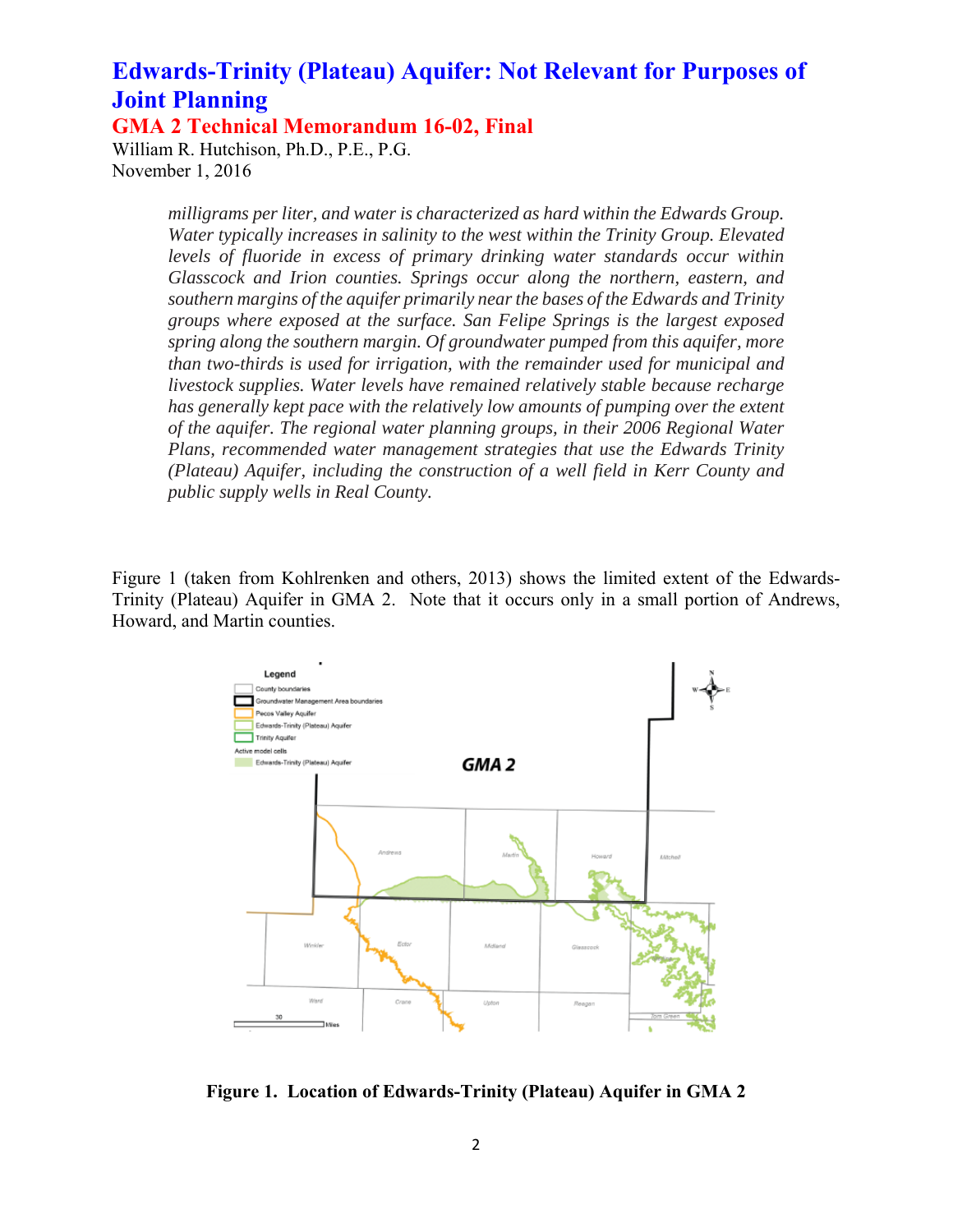**GMA 2 Technical Memorandum 16-02, Final** 

William R. Hutchison, Ph.D., P.E., P.G. November 1, 2016

## **Aquifer Characteristics**

Hutchison and others (2010) developed an alternative groundwater availability model of the Edwards-Trinity (Plateau), Pecos Valley and Trinity aquifers for the Texas Water Development Board as part of the technical assistance to GMA 7. Based on the calibrated model, aquifer hydraulic conductivity in GMA 2 ranges from 5 to 29 ft/day.

## **Groundwater Demands and Current Groundwater Uses**

The Texas Water Development Board pumping database shows 2012 groundwater pumping for the Edwards-Trinity (Plateau) in GMA 2 as follows:

- Andrews County: 3 AF/yr
- Howard County: 2,742 AF/yr
- Martin County: 17 AF/yr

## **Total Estimated Recoverable Storage**

Kohlrenken and others (2013) documented the total estimated recoverable storage for the Edwards-Trinity (Plateau) Aquifer in GMA 2 as follows:

| County       | <b>Total Storage</b><br>(acre-feet) | 25 percent of<br><b>Total Storage</b><br>(acre-feet) | 75 percent of Total<br>Storage<br>(acre-feet) |  |  |
|--------------|-------------------------------------|------------------------------------------------------|-----------------------------------------------|--|--|
| Andrews      | 32,000                              | 8,000                                                | 24,000                                        |  |  |
| Howard       | 61,000                              | 15,250                                               | 45,750                                        |  |  |
| Martin       | 49,000                              | 12,250                                               | 36,750                                        |  |  |
| <b>Total</b> | 142,000                             | 35,500                                               | 106,500                                       |  |  |

Total storage is given in the first column. The recoverable storage is assumed to be between 25 and 75 percent of the total storage.

#### **Explanation of Non-Relevance**

Due to its limited areal extent and lack of generally low use, Edwards-Trinity (Plateau) Aquifer is classified as not relevant for purposes of joint planning in Groundwater Management Area 2.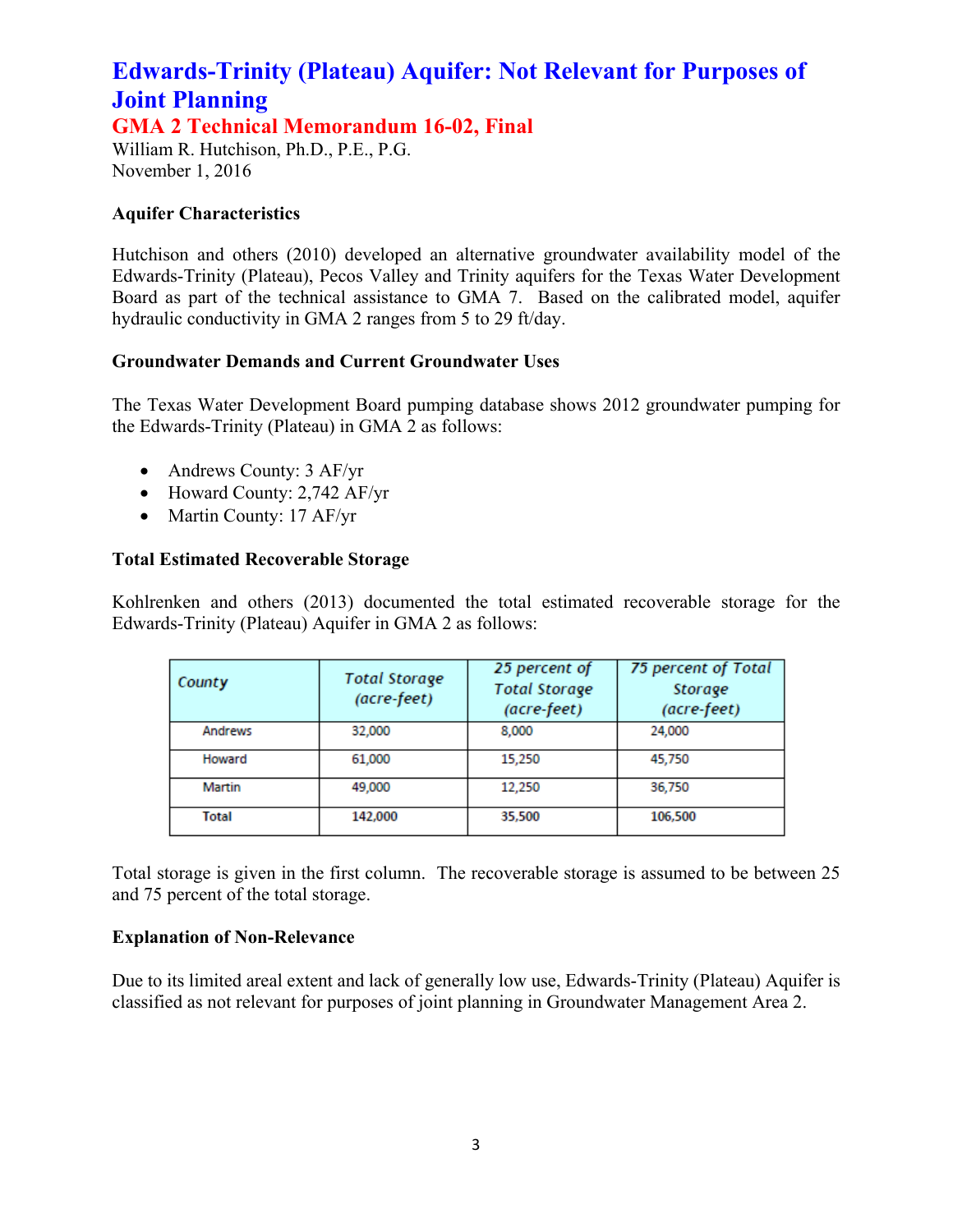**GMA 2 Technical Memorandum 16-02, Final** 

William R. Hutchison, Ph.D., P.E., P.G. November 1, 2016

## **References**

George, P.G., Mace, R.E., and Petrossian, R., 2011. Aquifers of Texas. Texas Water Development Board Report 380, July 2011, 182p.

Hutchison, W.R., Jones, I.C., and Anaya, R., 2011. Update of the Groundwater Availability Model of the Edwards-Trinity (Plateau) and Pecos Valley Aquifers of Texas. Texas Water Development Board Report, January 21, 2011, 61p.

Kohlrenken, W., Boghici, R., and Jones, I., 2013, GAM Task 13-026: Total Estimated Recoverable Storage for Aquifers in Groundwater Management Area 2. Texas Water Development Board, Groundwater Resources Division, Groundwater Availability Modeling Section, September 19, 2013, 26p.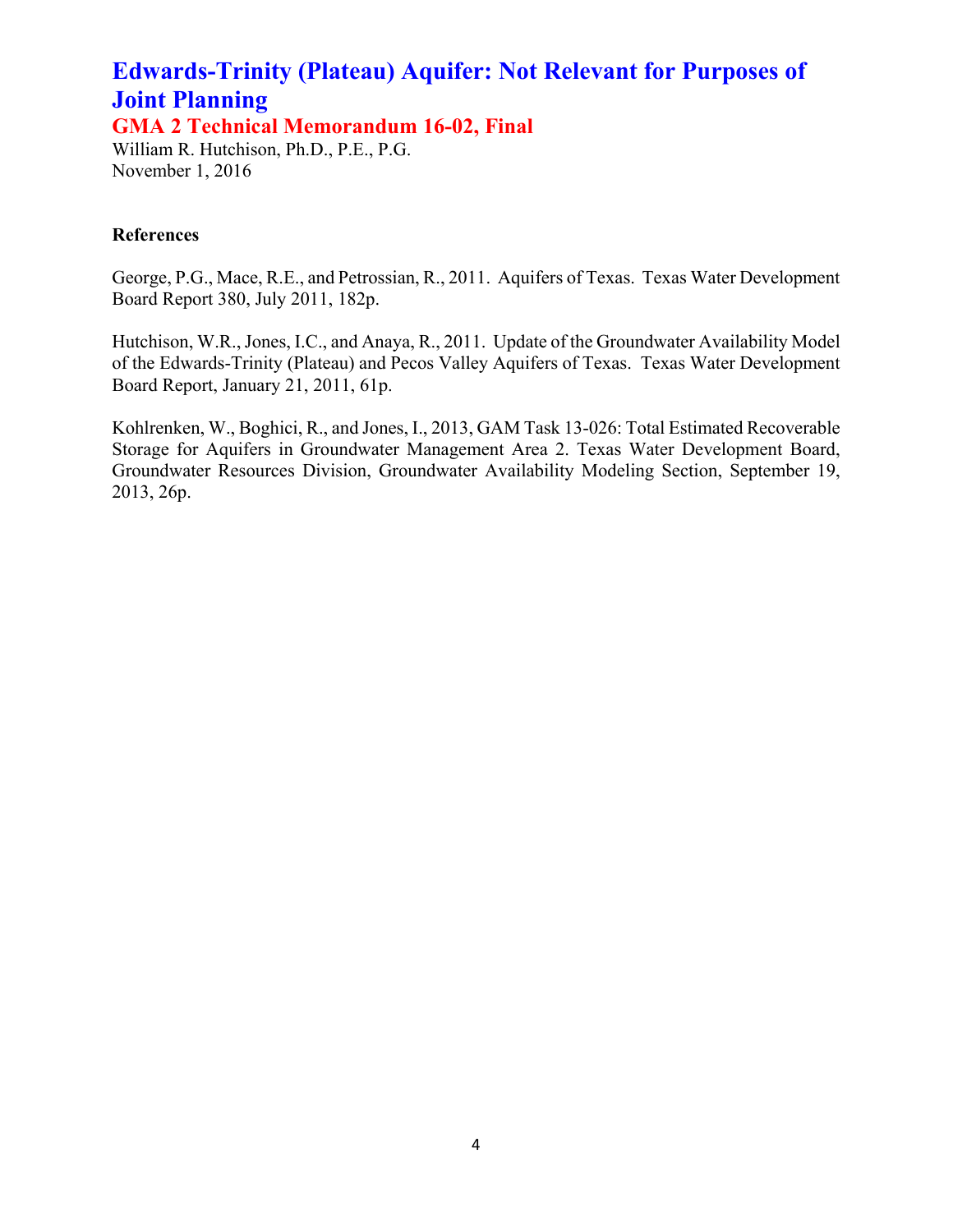William R. Hutchison, Ph.D., P.E., P.G. November 1, 2016

#### **Introduction**

The Texas Water Development Board, in its July 2013 document, Explanatory Report for Submittal of Desired Future Conditions to the Texas Water Development Board, offers the following guidance regarding documentation for aquifers that are to be classified not relevant for purposes of joint planning:

*Districts in a groundwater management area may, as part of the process for adopting and submitting desired future conditions, propose classification of a portion or portions of a relevant aquifer as non-relevant (31 Texas Administrative Code 356.31 (b)). This proposed classification of an aquifer may be made if the districts determine that aquifer characteristics, groundwater demands, and current groundwater uses do not warrant adoption of a desired future condition.* 

*The districts must submit to the TWDB the following documentation for the portion of the aquifer proposed to be classified as non-relevant:* 

- *1. A description, location, and/or map of the aquifer or portion of the aquifer;*
- *2. A summary of aquifer characteristics, groundwater demands, and current groundwater uses, including the total estimated recoverable storage as provided by the TWDB, that support the conclusion that desired future conditions in adjacent or hydraulically connected relevant aquifer(s) will not be affected; and*
- *3. An explanation of why the aquifer or portion of the aquifer is nonrelevant for joint planning purposes.*

This technical memorandum provides the required documentation to classify the Pecos Valley Aquifer as not relevant for purposes of joint planning.

#### **Aquifer Description and Location**

As described in George and others (2011):

*The Pecos Valley Aquifer is a major aquifer in West Texas. Water-bearing sediments include alluvial and windblown deposits in the Pecos River Valley. These sediments fill several structural basins, the largest of which are the Pecos Trough in the west and Monument Draw Trough in the east. Thickness of the alluvial fill reaches 1,500 feet, and freshwater saturated thickness averages about 250 feet. The water quality is highly variable, the water being typically hard, and generally better in the Monument Draw Trough than in the Pecos Trough. Total dissolved solids in*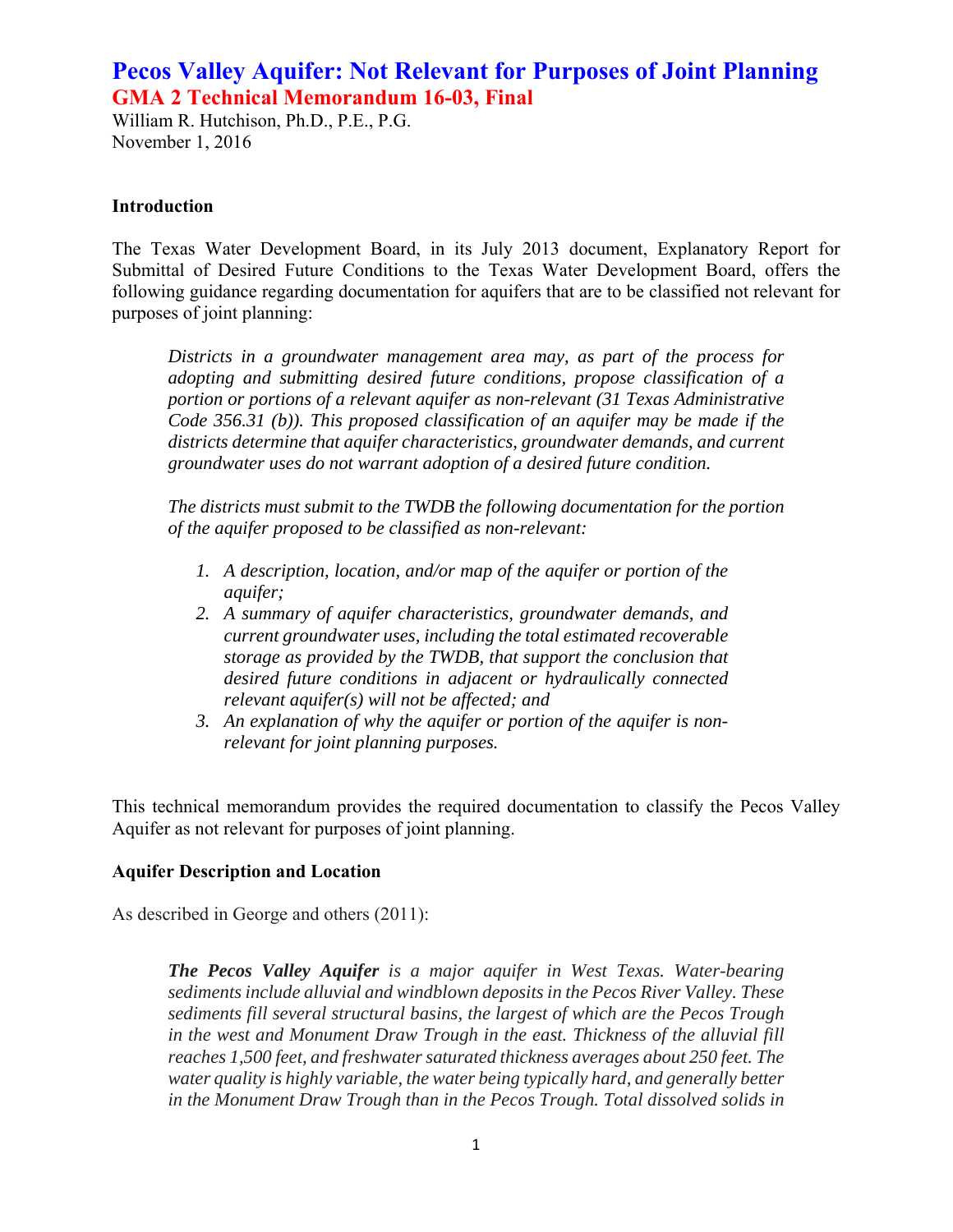William R. Hutchison, Ph.D., P.E., P.G. November 1, 2016

> *groundwater from Monument Draw Trough are usually less than 1,000 milligrams per liter. The aquifer is characterized by high levels of chloride and sulfate in excess of secondary drinking water standards, resulting from previous oil field activities. In addition, naturally occurring arsenic and radionuclides occur in excess of primary drinking water standards. More than 80 percent of groundwater pumped from the aquifer is used for irrigation, and the rest is withdrawn for municipal supplies, industrial use, and power generation. Localized water level declines in south-central Reeves and northwest Pecos counties have moderated since the late 1970s as irrigation pumping has decreased; however, water levels continue to decline in central Ward County because of increased municipal and industrial pumping. The Region F Regional Water Planning Group recommended several water management strategies in their 2006 Regional Water Plan that would use the Pecos Valley Aquifer, including drilling new wells, developing two well fields in Winkler and Loving counties, and reallocating supplies.*

Figure 1 (taken from Kohlrenken and others, 2013) shows the limited extent of the Pecos Valley Aquifer in GMA 2. Note that it occurs only in a small portion of Andrews County.

### **Aquifer Characteristics**

Hutchison and others (2010) developed an alternative groundwater availability model of the Edwards-Trinity (Plateau) for the Texas Water Development Board. The model did not extend into the Andrews County portion of the Pecos Valley Aquifer. Aquifer hydraulic conductivity in Winkler County, just to the south of Andrews County was between 15 and 29 ft/day.

#### **Groundwater Demands and Current Groundwater Uses**

The Texas Water Development Board pumping database shows 2012 groundwater pumping for the Pecos Valley Aquifer in Andrews County was 141 AF/yr.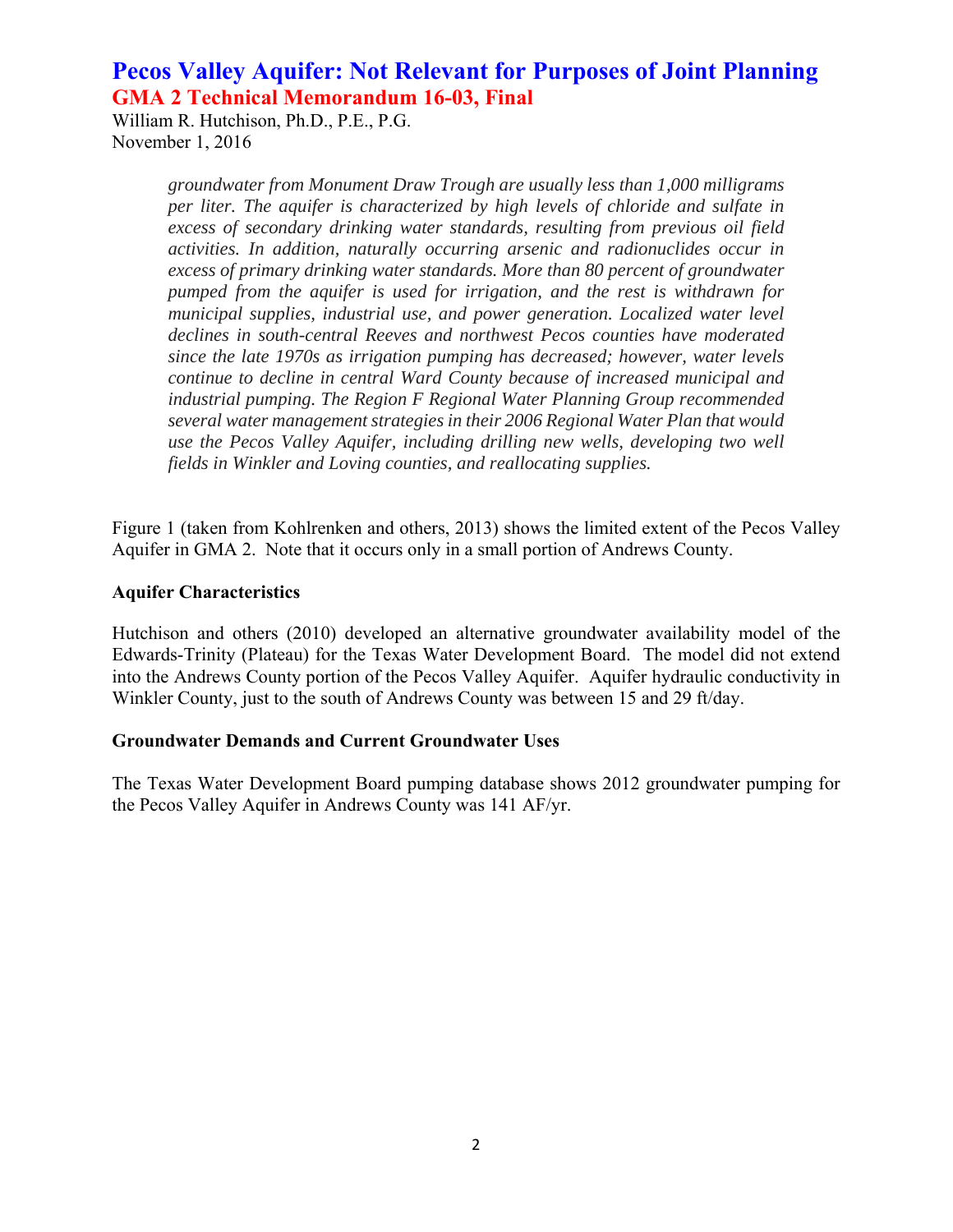William R. Hutchison, Ph.D., P.E., P.G. November 1, 2016

|                                                                                                                                    | Oldham  |  | Potter            |  | Carson               |        |          |               |        |                  |              |  |
|------------------------------------------------------------------------------------------------------------------------------------|---------|--|-------------------|--|----------------------|--------|----------|---------------|--------|------------------|--------------|--|
| Deaf Smith                                                                                                                         |         |  | Randall           |  | Armstrong            |        |          |               |        |                  |              |  |
| Parmer<br>Castro                                                                                                                   |         |  | Swisher           |  | <b>Briscoe</b>       |        |          |               |        |                  |              |  |
| Bailey                                                                                                                             | Lamb    |  | Hale              |  | Floyd                |        | Motley   |               | Cottle |                  | Foard        |  |
| Cochran                                                                                                                            | Hockley |  | Lubbook           |  | Crosby               |        | Dickens  |               | King   |                  | ીનની<br>Knox |  |
| Yoskum                                                                                                                             | Terry   |  | Lynn              |  | Garza                |        | Kent     |               |        | Stonewall        |              |  |
| Gaines                                                                                                                             |         |  | Dawson            |  | Borden               | Saurry |          |               | Fisher |                  | Jones        |  |
| Andrews<br><b>EVVITATOR</b><br>Hen                                                                                                 |         |  | Martin<br>How ard |  | Mitchell<br>Sterling |        |          | Notan<br>Coke |        | Taylor<br>Runneb |              |  |
| 0<br>12.5<br>25<br>Groundwater Management Area 2<br>$\mathbf{1}$<br>Official Pecos Valley Aquifer Boundary<br>Counties             |         |  |                   |  |                      |        | 50 Miles |               |        |                  |              |  |
|                                                                                                                                    |         |  |                   |  |                      |        |          |               |        |                  |              |  |
| Area of Pecos Valley Aquifer that volumes were estimated for<br>N<br>gma boundary date = 01.14.13, county boundary date = 02.02.11 |         |  |                   |  |                      |        |          |               |        |                  |              |  |

**Figure 1. Location of Pecos Valley Aquifer in GMA 2**